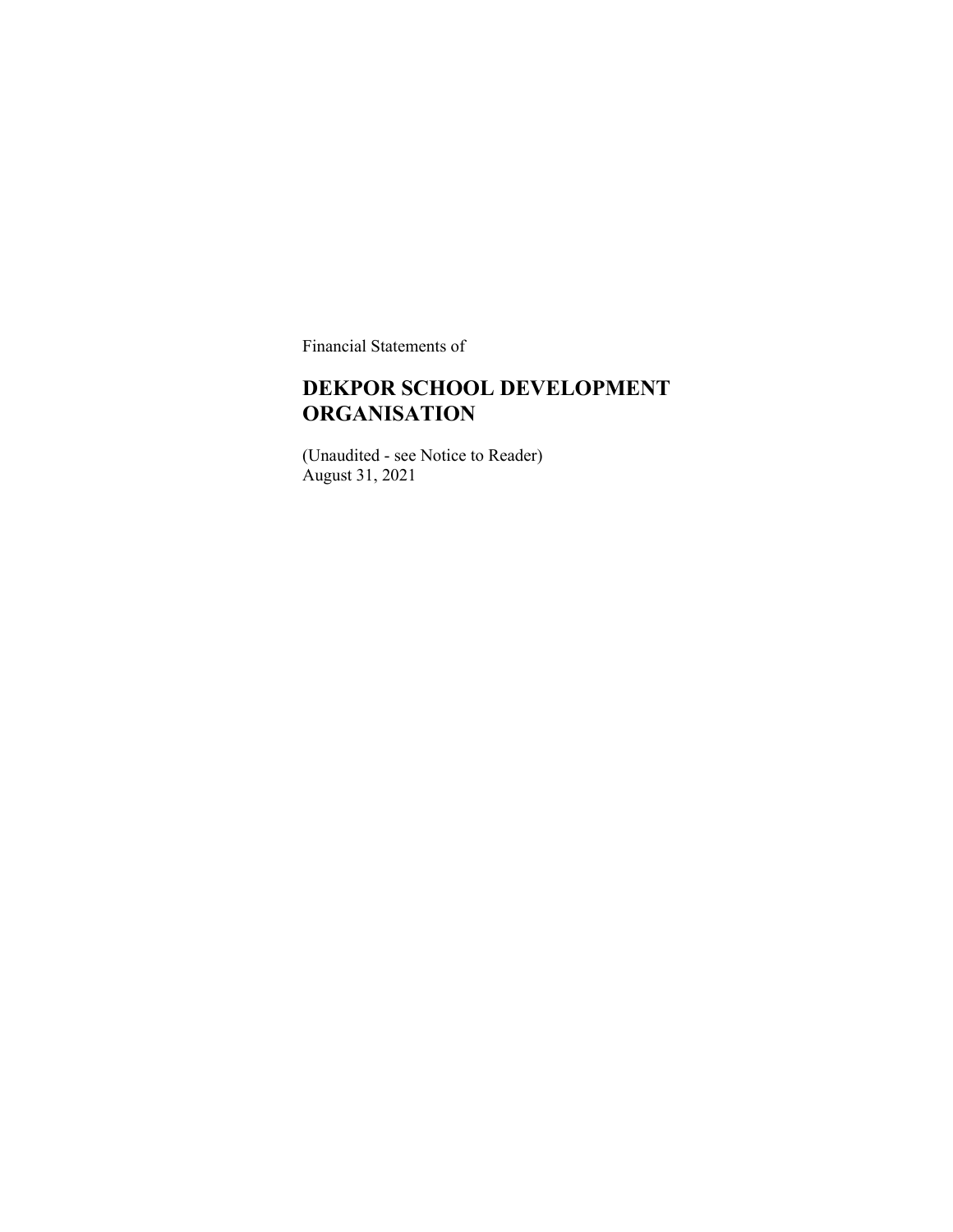Financial Statements

August 31, 2021

#### **Index to Financial Statements**

|                                              | Page          |
|----------------------------------------------|---------------|
| Notice to Reader                             |               |
| <b>Statement of Financial Position</b>       | 2             |
| <b>Statement of Operations</b>               | 3             |
| <b>Statement of Changes in Fund Balances</b> | 4             |
| Note to Financial Statements                 | $\mathcal{F}$ |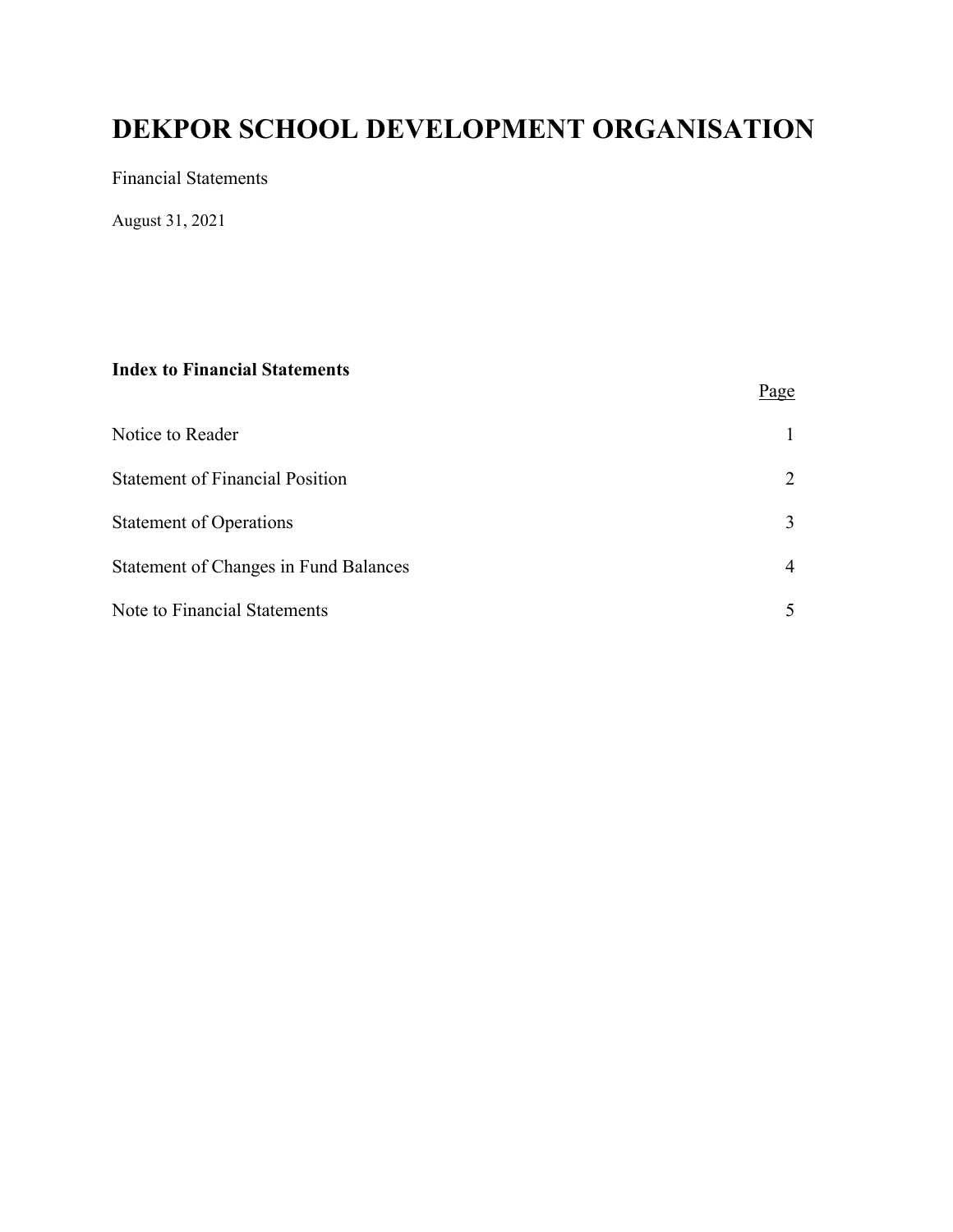

Scarrow Yurman & Co. **CPA Professional Corporation** 445 Apple Creek Blvd, Suite 223 Markham Ontario L3R 9X7 Tel: 905-475-5200 Fax: 905-475-6577 www.syccpa.com

#### **NOTICE TO READER**

On the basis of information provided by management, we have compiled the statement of financial position of Dekpor School Development Organisation as at August 31, 2021 and the statements of operations and changes in fund balances for the year then ended.

We have not performed an audit or a review engagement in respect of these financial statements and, accordingly, we express no assurance thereon.

Readers are cautioned that these statements may not be appropriate for their purposes.

# Scarrow Yurman & Co, CPA Professional Corporation

Authorized to practise public accounting by the Chartered Professional Accountants of Ontario

Markham, Ontario February 23, 2022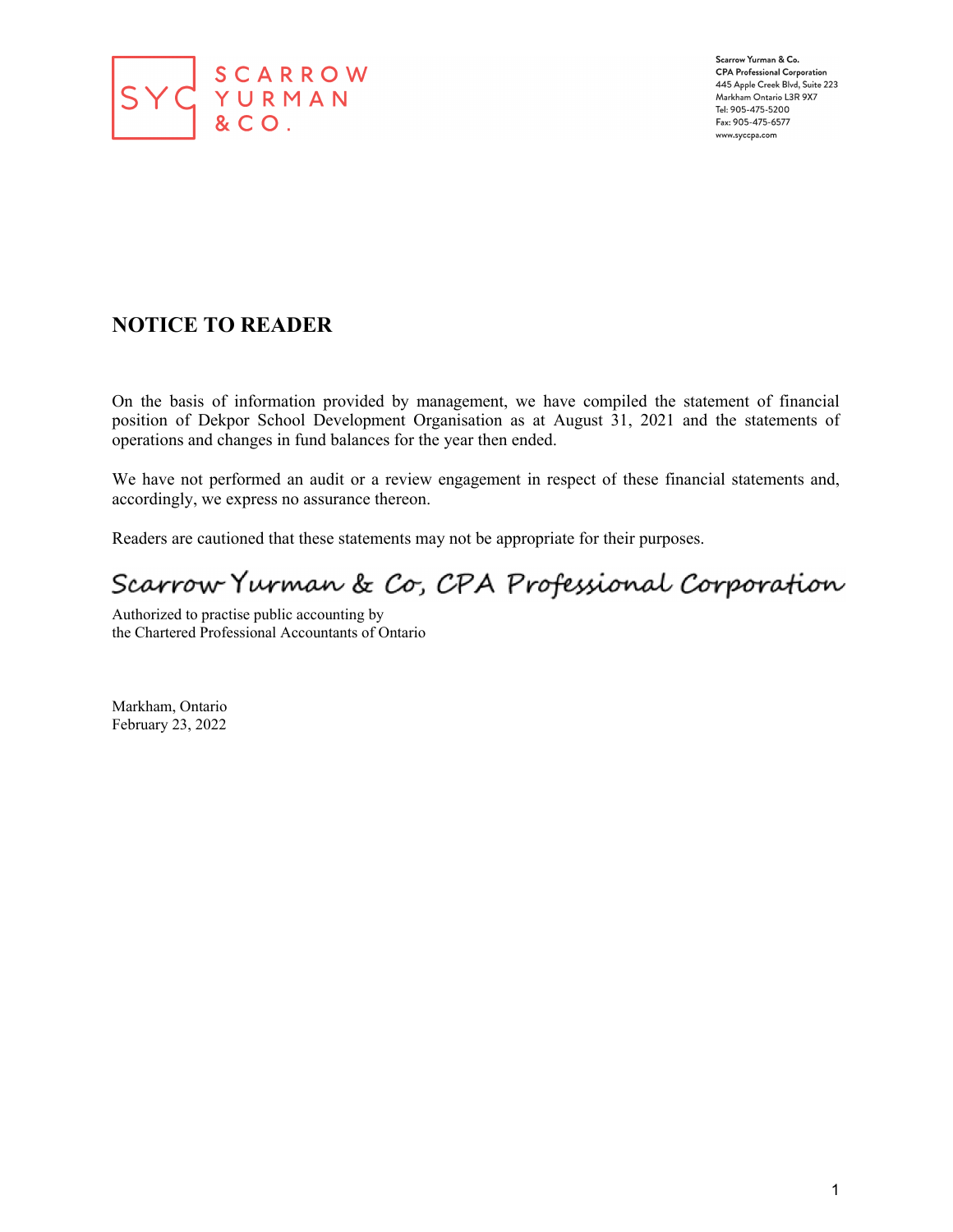Statement of Financial Position

| As at August 31, 2021              | (Unaudited – See Notice to Reader)           |                                          |                            |                            |
|------------------------------------|----------------------------------------------|------------------------------------------|----------------------------|----------------------------|
|                                    | 2021<br><b>Building</b><br><b>Fund</b><br>\$ | 2021<br>Sponsorship<br><b>Fund</b><br>\$ | 2021<br><b>Total</b><br>\$ | 2020<br><b>Total</b><br>\$ |
| <b>ASSETS</b>                      |                                              |                                          |                            |                            |
| Cash                               | (73, 157)                                    | 283,657                                  | 210,500                    | 234,808                    |
| <b>Fixed Assets</b>                | 5,118                                        | 5,118                                    | 10,236                     | 20,474                     |
|                                    | (68,039)                                     | 288,775                                  | 220,736                    | 255,282                    |
|                                    |                                              |                                          |                            |                            |
| <b>FUND BALANCES</b><br>Restricted | (68, 039)                                    | 288,775                                  | 220,736                    | 255,282                    |
|                                    | (68, 039)                                    | 288,775                                  | 220,736                    | 255,282                    |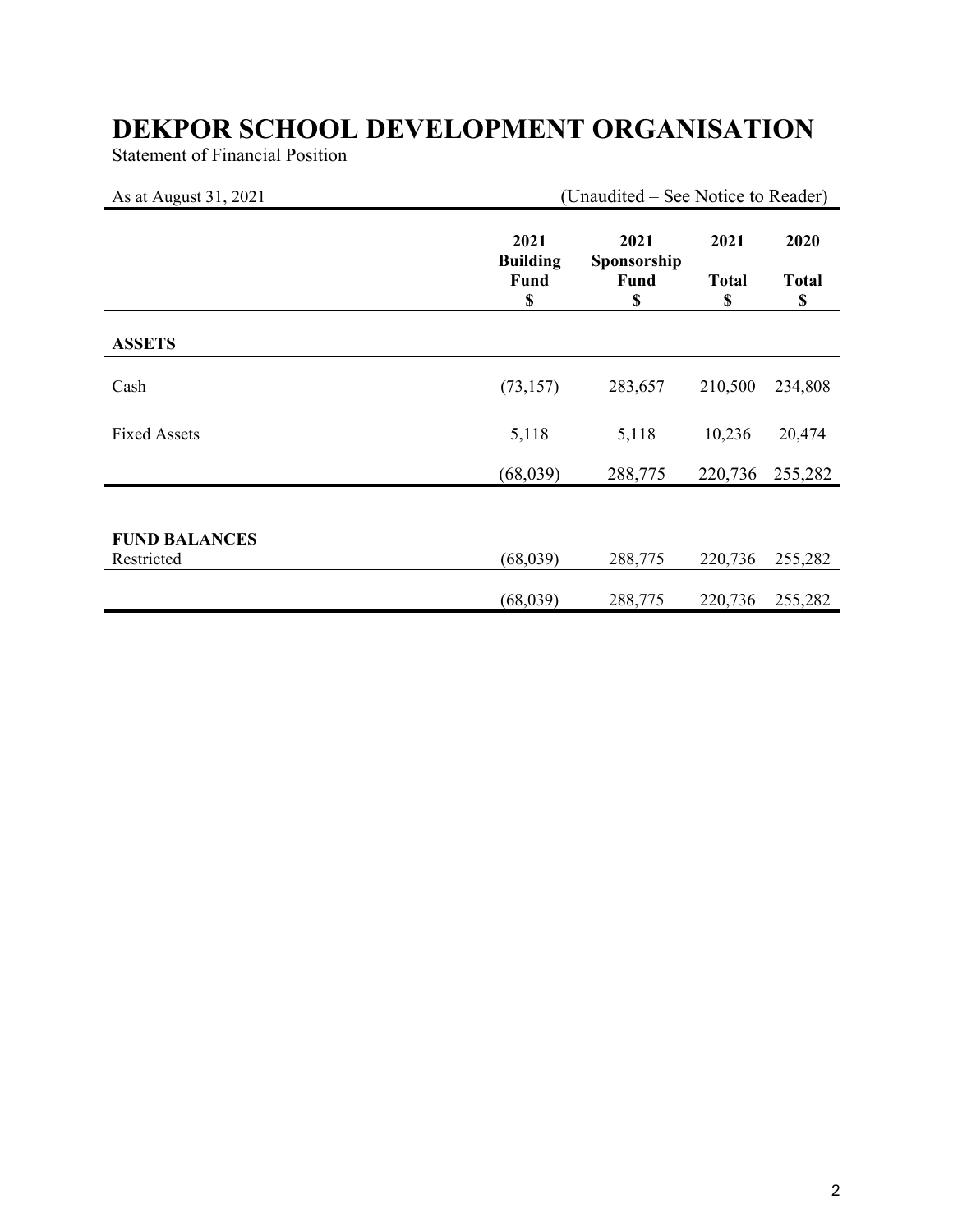Statement of Operations

| For the period ended August 31, 2021                                                  |                                       | (Unaudited – See Notice to Reader) |                            |                            |
|---------------------------------------------------------------------------------------|---------------------------------------|------------------------------------|----------------------------|----------------------------|
|                                                                                       | 2021<br><b>Building</b><br>Fund<br>\$ | 2021<br>Sponsorship<br>Fund<br>\$  | 2021<br><b>Total</b><br>\$ | 2020<br><b>Total</b><br>\$ |
| Revenue                                                                               |                                       |                                    |                            |                            |
| <b>Donation Revenues</b><br><b>Interest Income</b>                                    | 123,636                               | 162,423<br>1,373                   | 286,059<br>1,373           | 242,943<br>774             |
| <b>Expenses</b>                                                                       | 123,636                               | 163,796                            | 287,432                    | 243,845                    |
| Amortization - Vehicle<br>Bank charges<br><b>Breakfast</b>                            | 5,118                                 | 5,118<br>883<br>5,126              | 10,236<br>883<br>5,126     | 10,236<br>1,004<br>6,745   |
| Building construction and maintenance<br>Child sponsorship<br><b>Computer Expense</b> | 181,756                               | 41,735<br>$\overline{\phantom{a}}$ | 181,756<br>41,735          | 92,129<br>34,457<br>761    |
| COVID-19 related expenses<br>Foreign Exchange<br>Medical                              | 5,124                                 | 339<br>5,124<br>28,838             | 339<br>10,247<br>28,838    | 3,546<br>(2,524)<br>13,079 |
| Professional fees<br>General<br>Office                                                | 848                                   | 848<br>4,635<br>163                | 1,696<br>4,635<br>163      | 1,720<br>1,041<br>124      |
| Shipping<br><b>School Supplies</b><br><b>Travel and Automotive</b>                    |                                       | 4,895<br>11,553<br>13,287          | 4,895<br>11,553<br>13,287  | 6,836<br>1,663<br>7,872    |
| Tools/Repairs<br>Teacher salary                                                       | 192,846                               | 4,524<br>2,064<br>129,132          | 4,524<br>2,064<br>321,978  | 6,747<br>5,967<br>188,469  |
| Excess (deficiency) of revenues over expenses                                         | (69,210)                              | 34,664                             | (34, 546)                  | 55,376                     |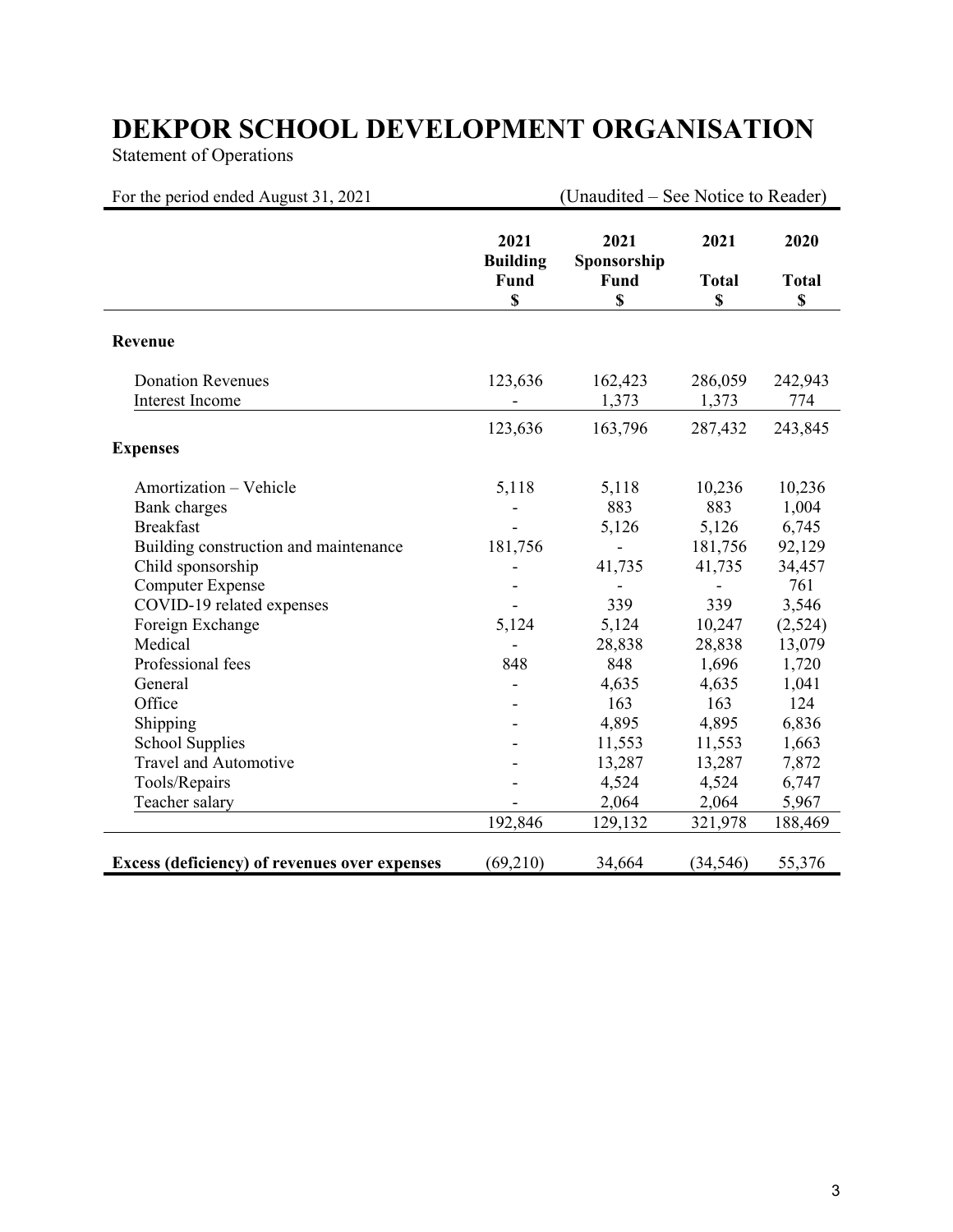Statement of Changes in Fund Balances

| For the period ended August 31, 2021 | (Unaudited – See Notice to Reader)    |                                   |                            |
|--------------------------------------|---------------------------------------|-----------------------------------|----------------------------|
|                                      | 2021<br><b>Building</b><br>Fund<br>\$ | 2021<br>Sponsorship<br>Fund<br>\$ | 2021<br><b>Total</b><br>\$ |
| Balance, beginning                   | 1,171                                 | 254,111                           | 255,282                    |
| Excess of revenues over expenses     | (69,210)                              | 34,664                            | (34, 546)                  |
| Balance, ending                      | (68,039)                              | 288,775                           | 220,736                    |
|                                      | 2020<br><b>Building</b><br>Fund<br>\$ | 2020<br>Sponsorship<br>Fund<br>\$ | 2020<br><b>Total</b><br>\$ |
|                                      |                                       |                                   |                            |
| Balance, beginning                   | 30,140                                | 169,766                           | 199,906                    |
| Excess of revenues over expenses     | (28,969)                              | 84,345                            | 55,376                     |
| Balance, ending                      | 1,171                                 | 254,111                           | 255,282                    |